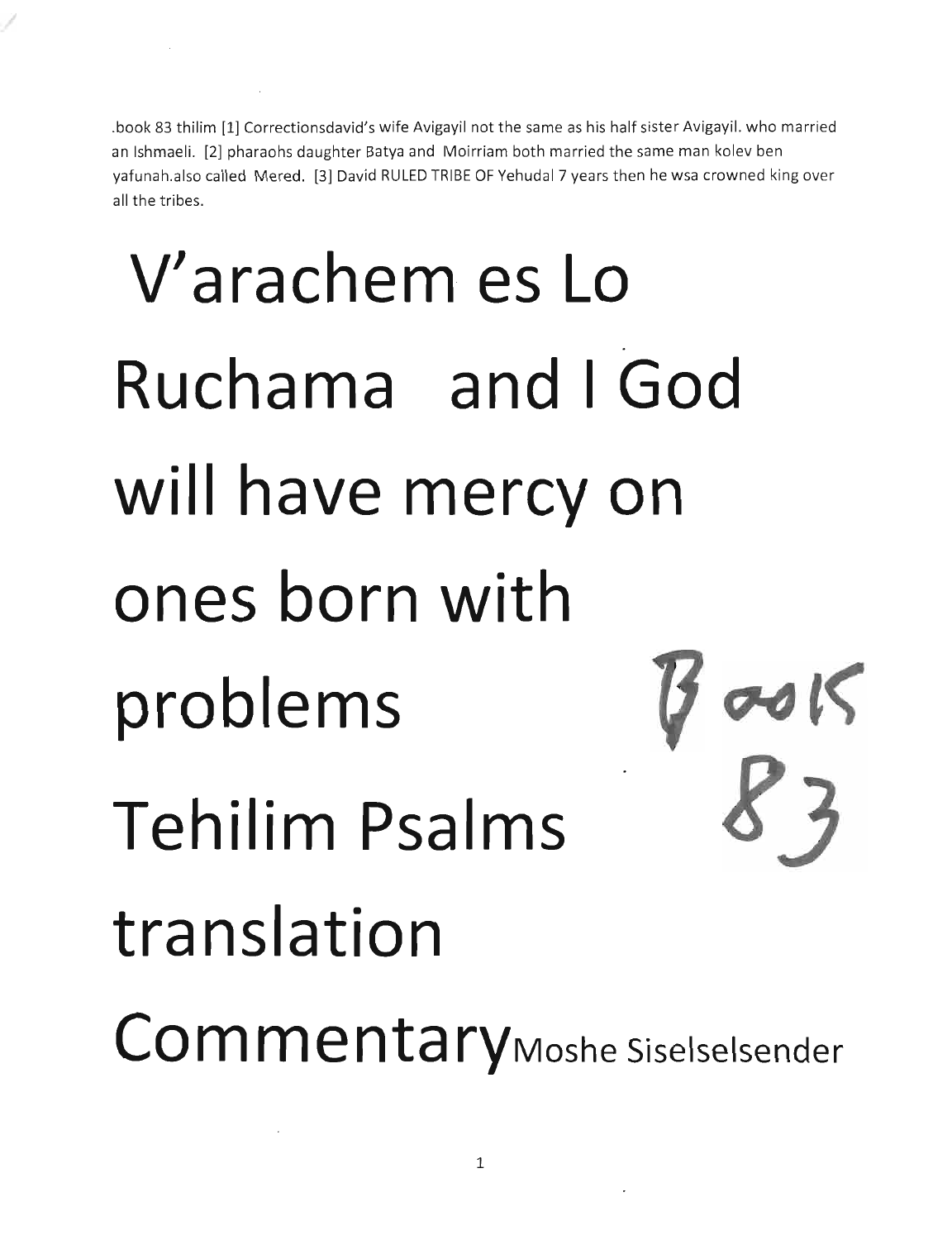## *Corrections*

*[1] In previous essays Iinadvertently made some errors . Istated that King David married Avigayil widow of Novol from Carmel Israel. That is correct.*

*However, I confused Avigayil with an other Avigayil mentioned in Chronicles I 2:16 whom Ithought was David's step sister. I paired tne Avigayil from Chronicles I 2:16 Avigayil as the widow of Novol, whom david married. This is an error. According to malbim Chronicles I 2:15 Aigayil was a half sister to David. Both David and Avigayil shared the same mother, but had different fathers. Therefore, David could not have married this Avichayil. Furthermore, Chronicles I verse 2:17 states that avichayil gave birth to Amso the father of Amso is Yeser the Islamist. Rashi and Redak*

 $\overline{2}$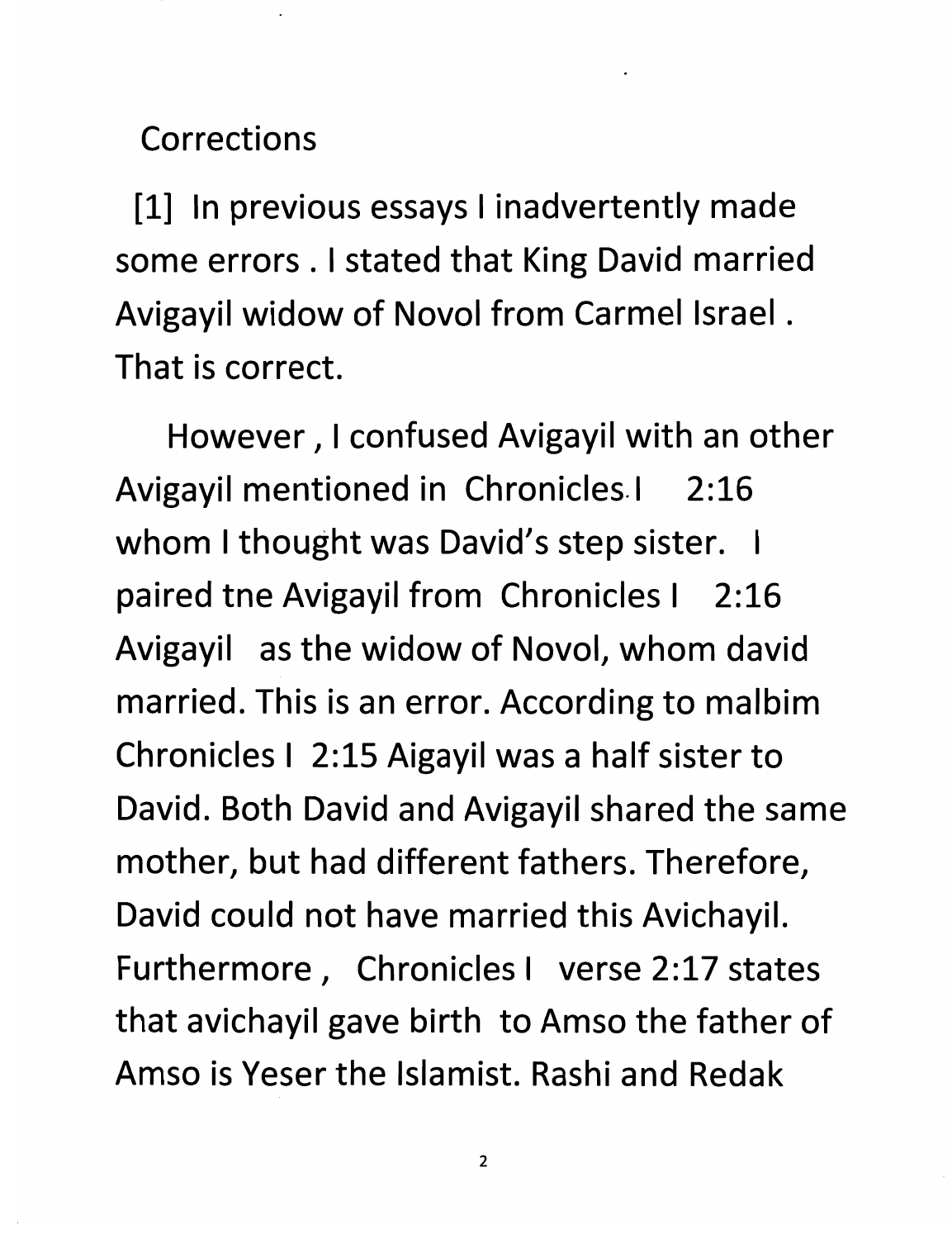*interpret Islamist Jew who resided among the islamists. However Malbim on verse 2:lcites Medrish Ruth that Yeses was born an Ismalite converted changed his name to Yithro athen Yishai the father of David consented that he marry Avigayil, the half sister of David.*

*[2] The son Avigayil the widow of Novol gave birth when she married David was called kulo Ov. He resembled in appearance David. Kulo Ov means all his father. The reason for this name because David married Avigayil immediately following the death of Novol. Avigayil got pregnant right away. The Jewish law existing today that a widow wait three months before remarrying did not exists at that time. Therefore there existed a question if the father was Novol her previous husband or David.Therfore the name given was Kulo OV completely like the father- David.*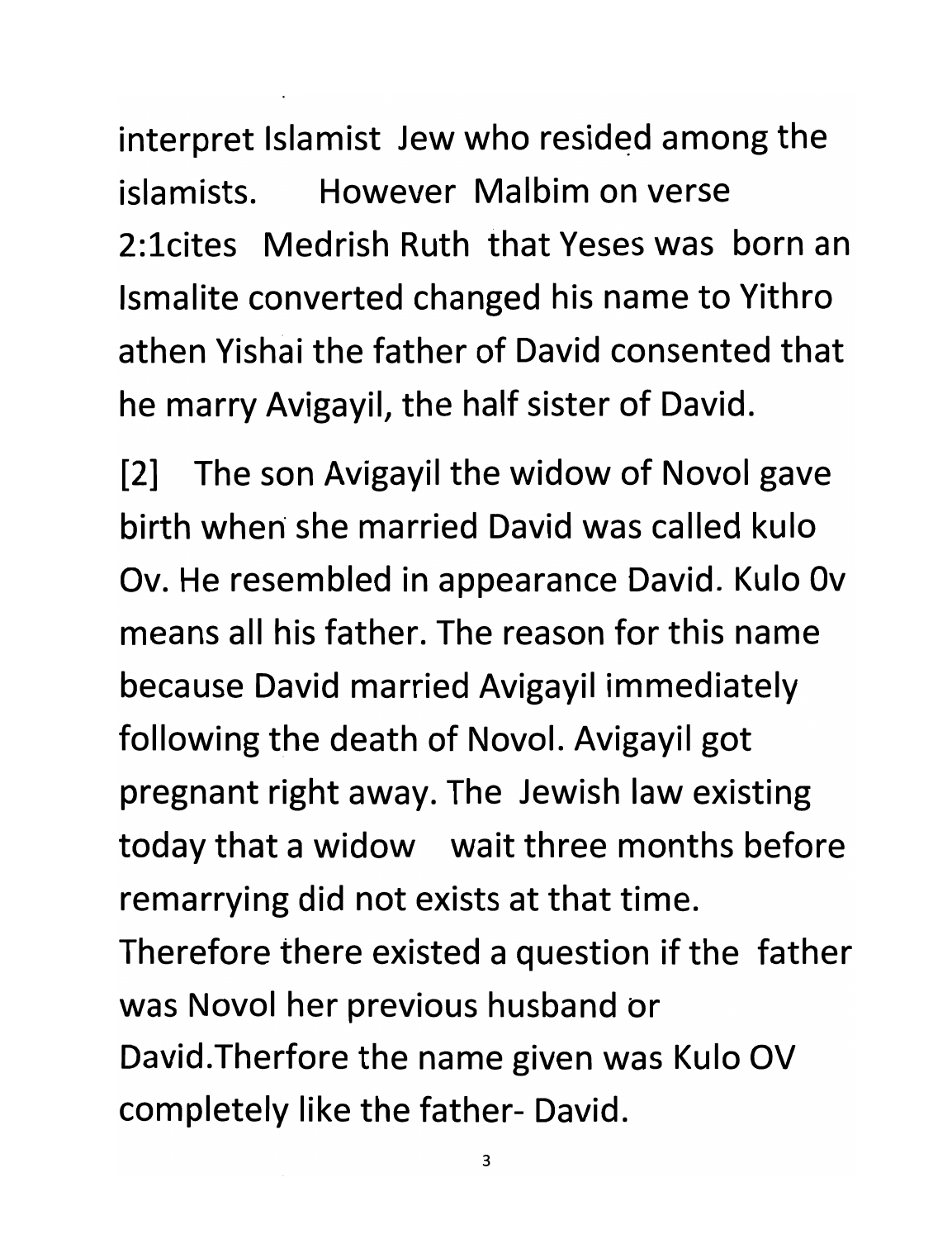*[3] I mentioned in my previous essay that David reigned IJudea 13 years. And the rest of Israel 33 years. What Iwrote is correct. David not only reigned in Judea 13 years; but 40 years. The correction is that after 7 seven year the other 11 tribes accepted and crowned David as King over all of Israel.*

*There exist a number of enigmas in the Pentateuch and the book of Kings that Iwould like to clarify.*

*[4] In Genesis 11;29 [end parshas Noah] it states that Avram married Sarai. "the father of Yisco " There exists a commentator who identifies Yisco as Sarai and her father as Terech, who also is the father of Abraham. Rash does not accept this interpretation because in verse Genesis 11:31 it states that " Terach the father of Abram took his son Abram and Sarai*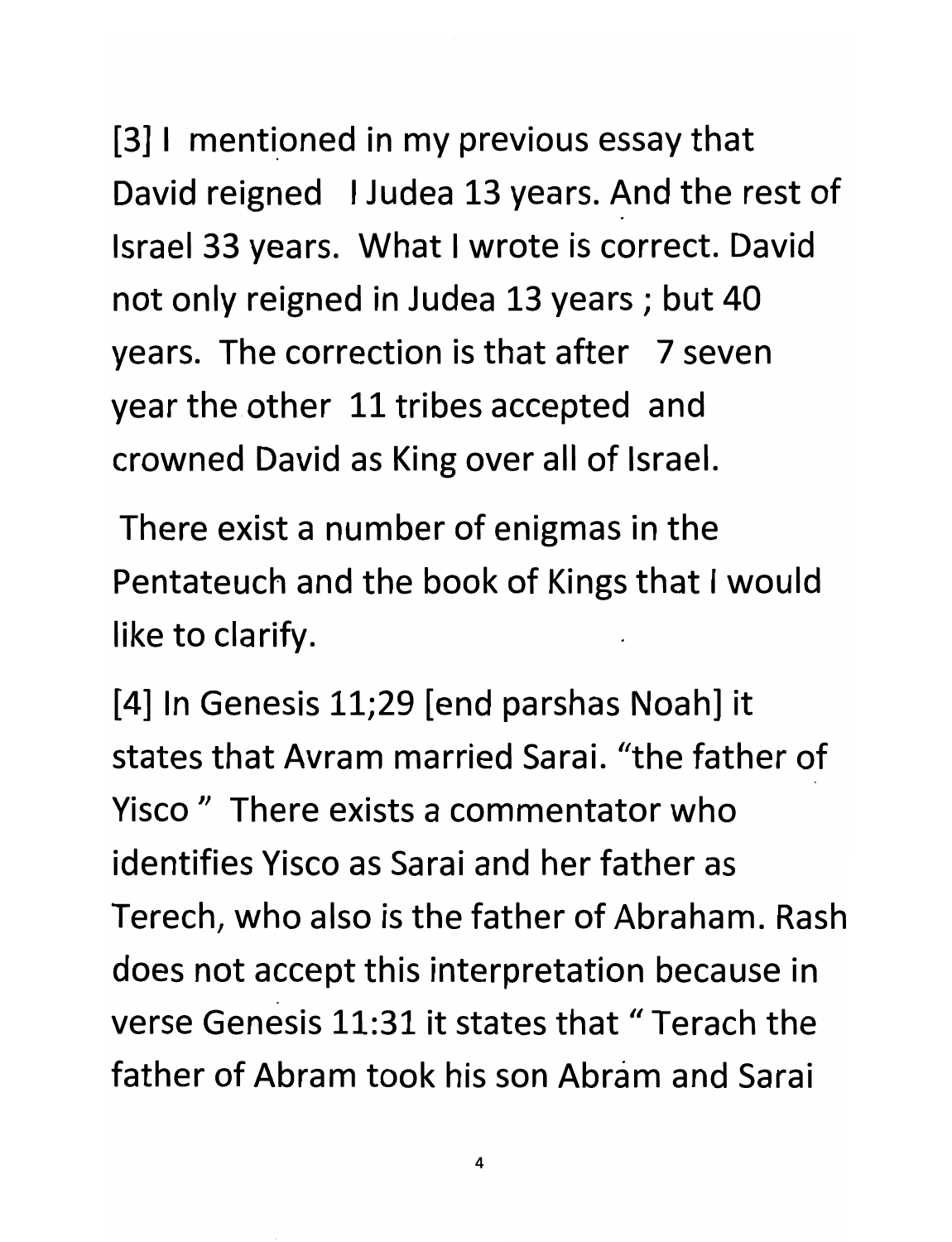*his daughter in law and his grandson Lot the son of his deceased son Haran to move to Caanan . However they reached Choron and settled there."The verse explicitely refers to Sarai as Terach's daughter in law not his daughter.*

*If Sarai would have been the sister of Abram how can Abram marry her? Furthermore, when Abraham and Sarah move to Egypt because there was famine in Israel, both Sara and Abraham pass as brother and sister.*

*Theft when Avimelech The king wants to sleep with Sara God warns him not to touch Sara because she is married to Abram . Both explain that Sara and Abram share ONLY ONE PARENT THE SAME FATHER BUT NOT THE SAME MOTHER.*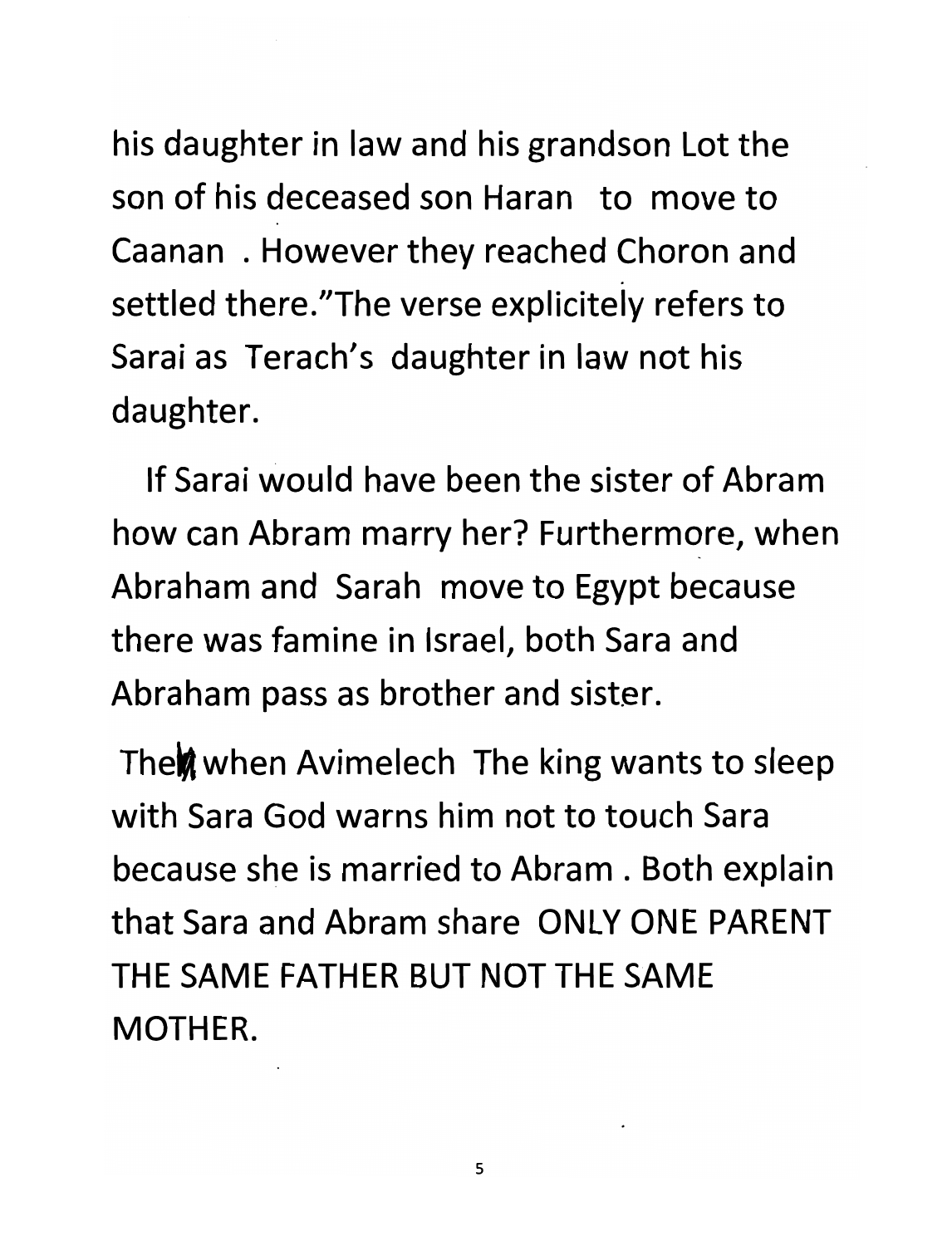*Since Abraham and Sara lived before the Torah was given at Sinai they observed the laws of Benai Noah, the Nohadte laws permitted marriage of a couple who shared the same father, but had different mothers.*

*[5] That explains how come Abraham married Hagar the Egyptian princess?Jews are not permitted to marry Egyptians until three generations pass.*

*The answer is that Abraham observed the Nohadite laws. There exists no such proscription for Nohadites.*

*[6] That also explains how could Jacob marry two sisters Lea and Rachel?*

*The answer is that Jacob observed the Nohadite laws . There exists no such proscription .*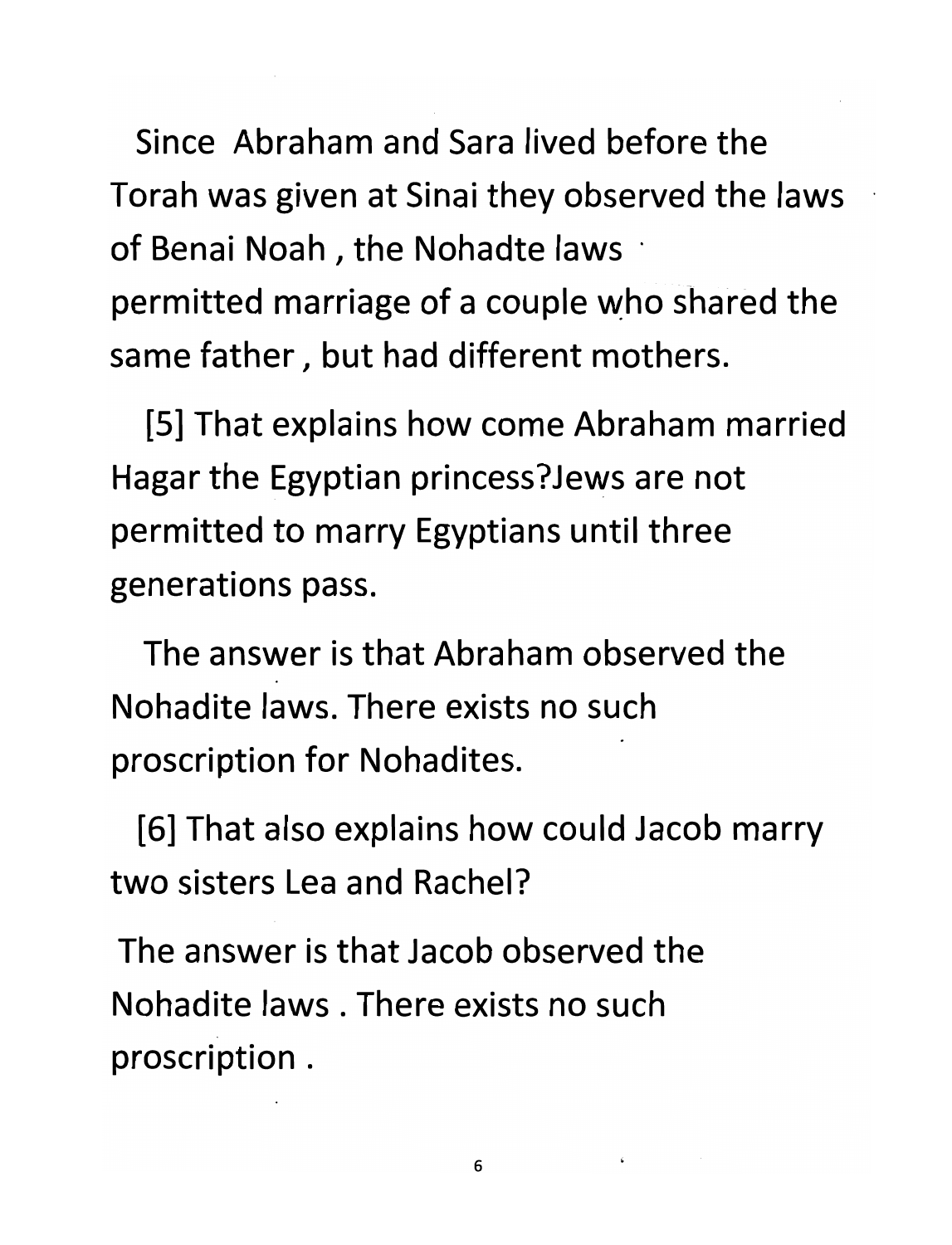*[7] Also how could Amram the father of Mirriam Mosesand Aaron marry Yocheved who was his aunt ? Exodus 2:1 A Jew can not marry his aunt?*

*The answer Amram observed only Nohadite laws. There exists no proscription.*

*[8] In Bible Chronicle I4:18 it states that the daughter of Pharaoh who rescued Moses married Merem identified as Kolev ben Yefunah. How could Kolev marry an Egyptian?*

*The answer is that the marriage took place in Egypt before the Torah was given . There exists no proscription under Nohadite Laws.*

*[9] the same question concerns king Solomon marrying the Egyptian princess? This was after the Torah was given?*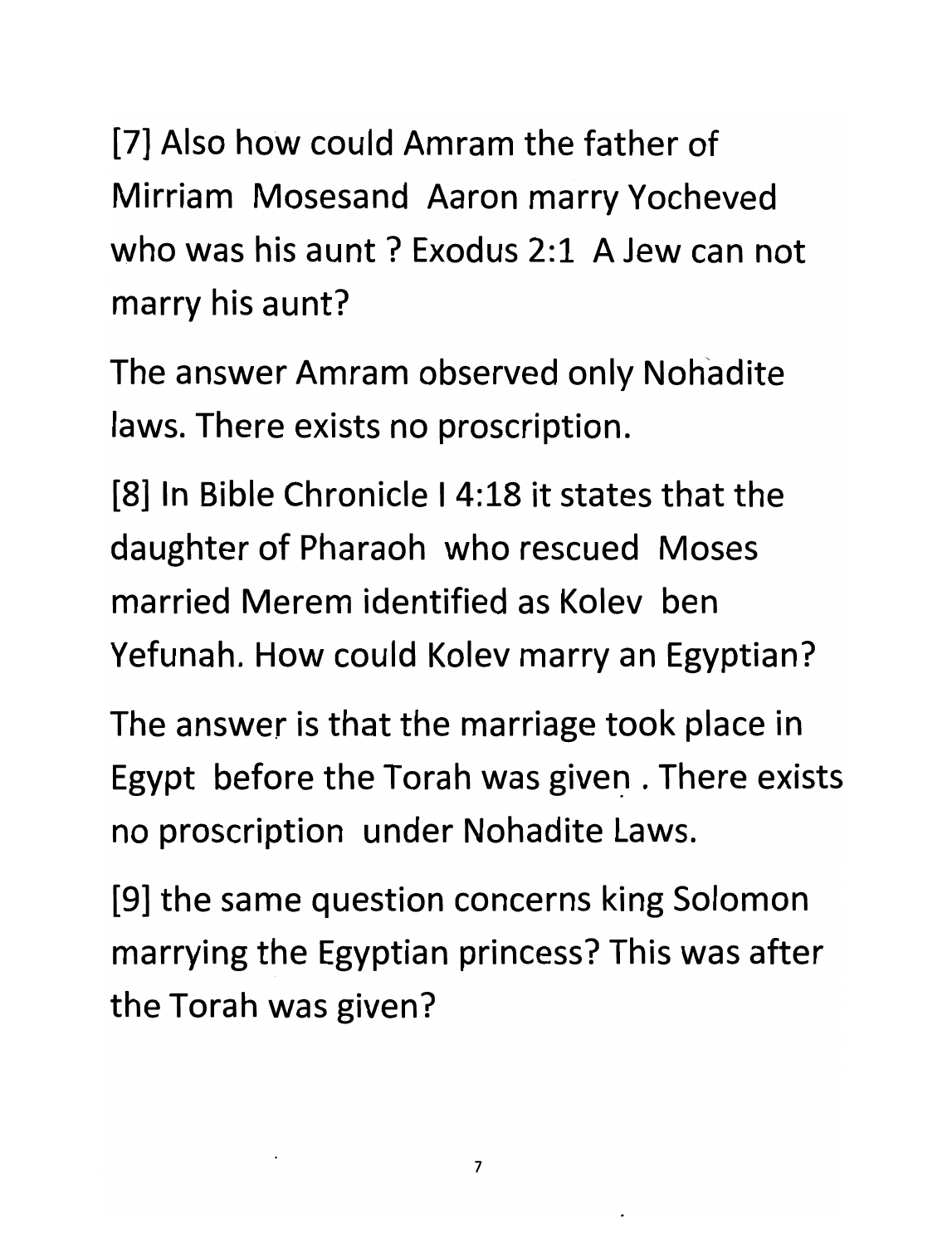*The answer given by the commentators Torah Shel Baal Peh on Bible Kings is that Solomon never had an hallachic Wedding. Only when one has an Hallachic wedding is there a prohibition.*

*This agrees with the ruling of Rambam Laws of Isurei Bioh Chapter 15:2 . Only one who has an Hallachic marriage and then has intercourse in a relationship that is considered forbidden do both the man and the woman deserve to receive the punishment of 39 stripes. Because they transgressed a negative commandment. However if one has relations with out an Hallachic marriage then there is no punishment. [ Jewish marriage Kedushin exists only when there are two witnesses present who are observant of all laws between man and God and between man and man ] .*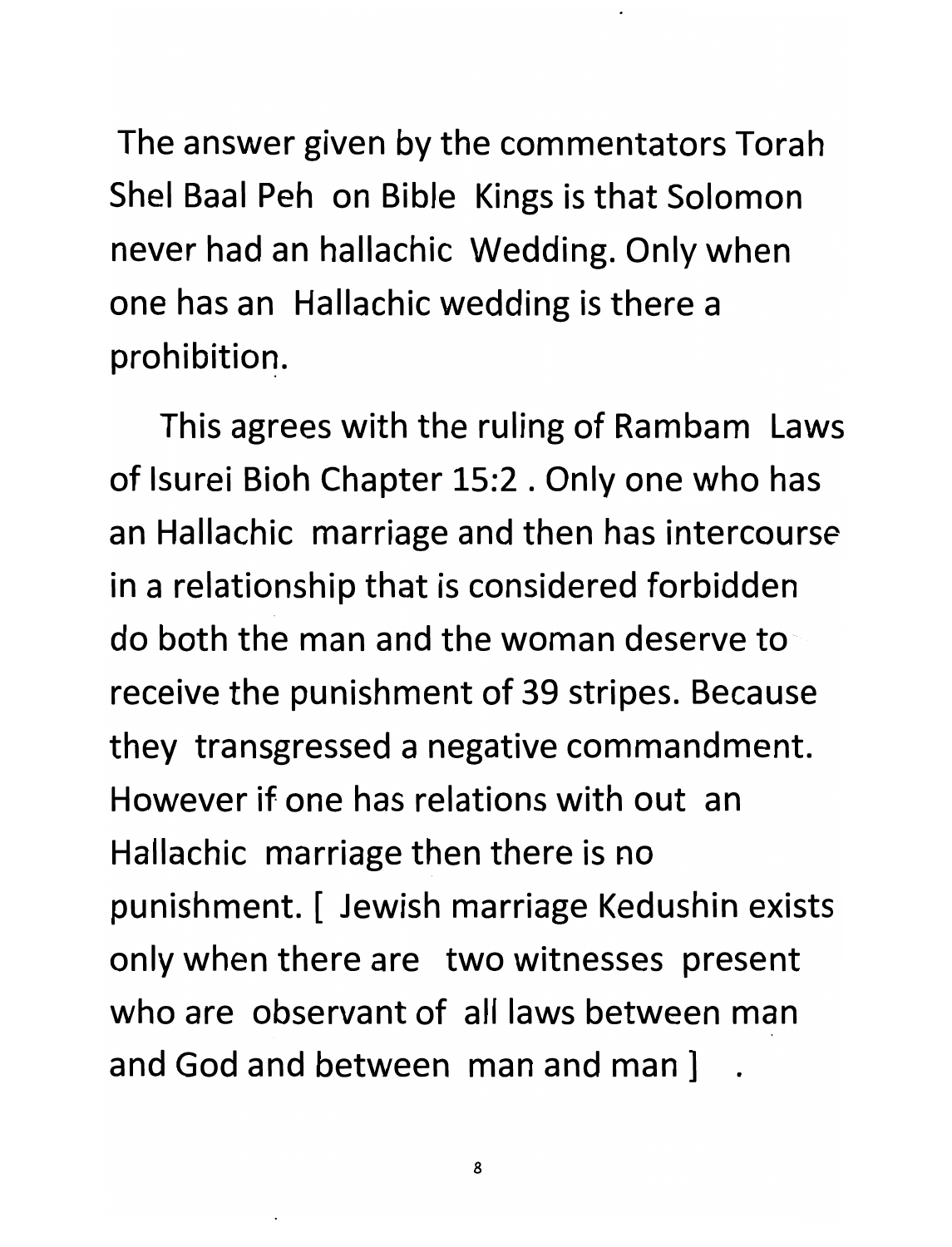*Solomon never had an Halachic wedding . The daughter of Pharaoh converted and became Jewish. According to Rambam only Kings can take advantage of this law, not commoners Laws of marriage chapter 1..*

*A commoner must have an Hallachic marriage. One is forbidden to have relations otherwise.*

*Shimson Samson had Deliah convert before he took her as a wife. Solomon had the daughter of Pharaoh convert before he took her as a wife. Such is the explanation of Rambam. Torah Shel al Peh on Bible Kings I explains that Solomon agreed to the request of Queen Sheba to sire a child with her.*

*Queen Sheba had to agree to convert first to Judaism.*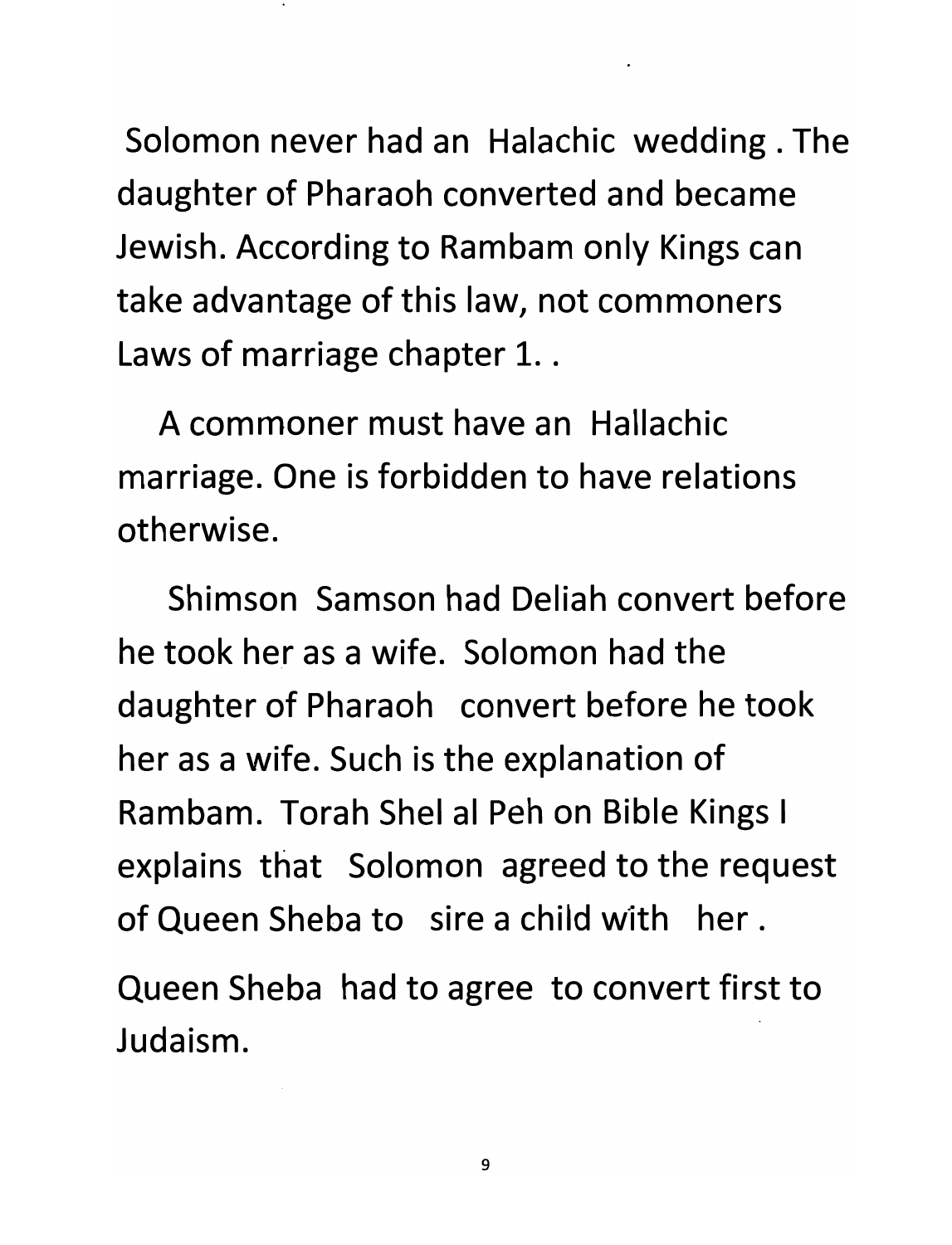## *TARGUM [COMENTARY ]UNKELOS TARGUM[COMMENTARY] YONESON BEN UZIEL [COMMENTARY]TARGUM UKELUS TARGUMfCOMMENTARY] SHIVIM ZEKANIM. - SEPTUGENT*

*AUTHORITY LANGUAGE-ARAMAIC*

*The Babylonian and Jerusalem Talmud extol the virtues of the above commentaries.*

*Unkelos and Ukilos were Gairim Proselites who lived at the time of Hillel and Shamai and other Tanaim before the Second Temple was destroyed by the Romans. Both had royal*

*Ancestry. They were descendants of the sisters of Nevuzeraden a Babylonian general who destroyed the First Temple and Titus a Roman general and later emperor, who destried*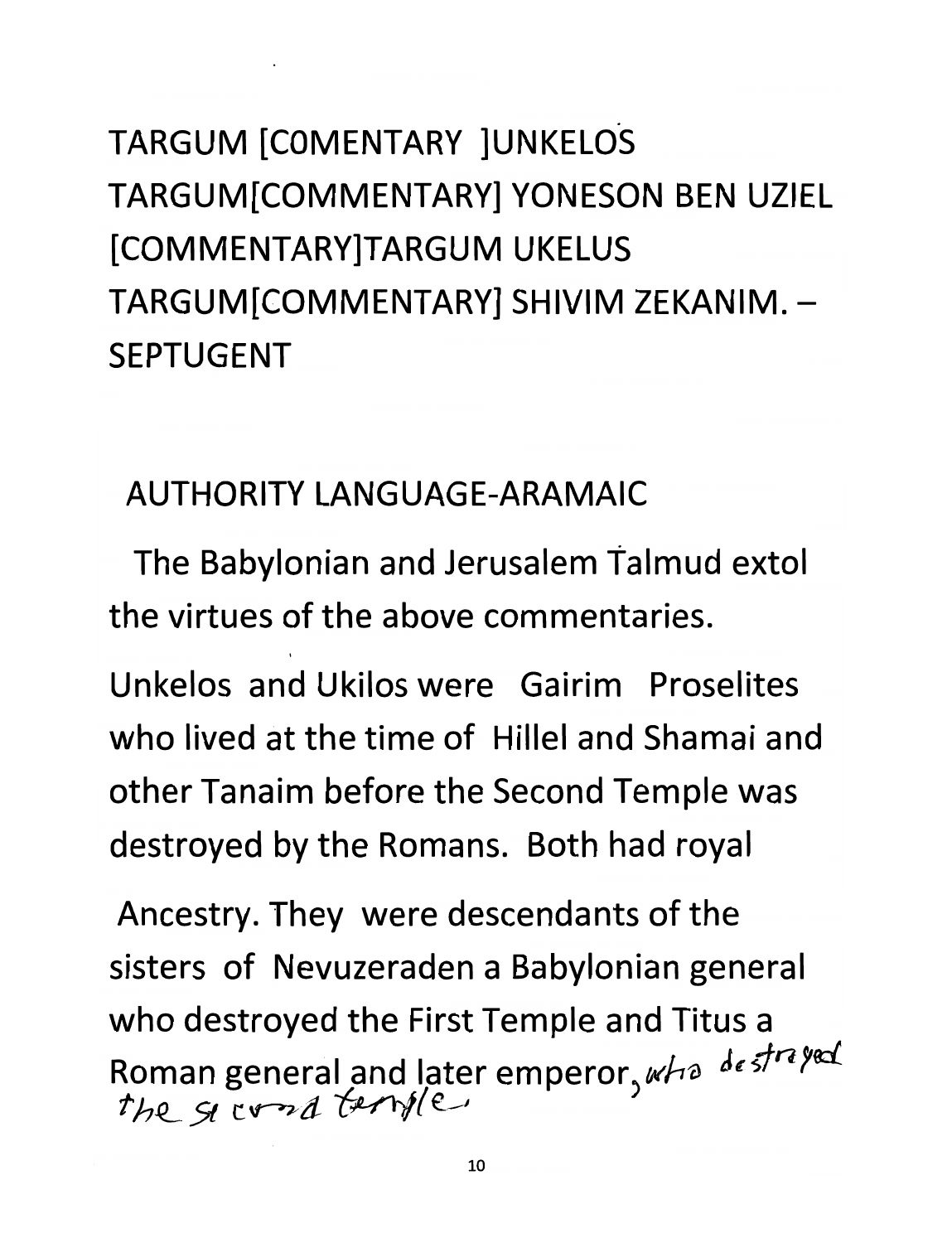There exists a dispute if both are not the same person. Unkelos is the name used in the Commentary to the Pentateuch. Yoneson ben Uziel is the name used on the Commentaery to the other books of the Bible. Ukieles is the name used for the Greek translation of the Pentateuch.

The SeptUgent is the Greek translation of the Pentateuch and possibly all the other books of the Bible commissioned by an Egyptian emperor who was friendly to the Jews. It wsa compiled by 70 sages thus the name Septugent.

if Unkelos and Ukieles is the same person he would have lived over 150- 200 years.

The Talmud stresses that the Targum commentary was written in the language spoken in Babylon Aramiac. Later when the 42,500 Jews immigrated and returned to Isreal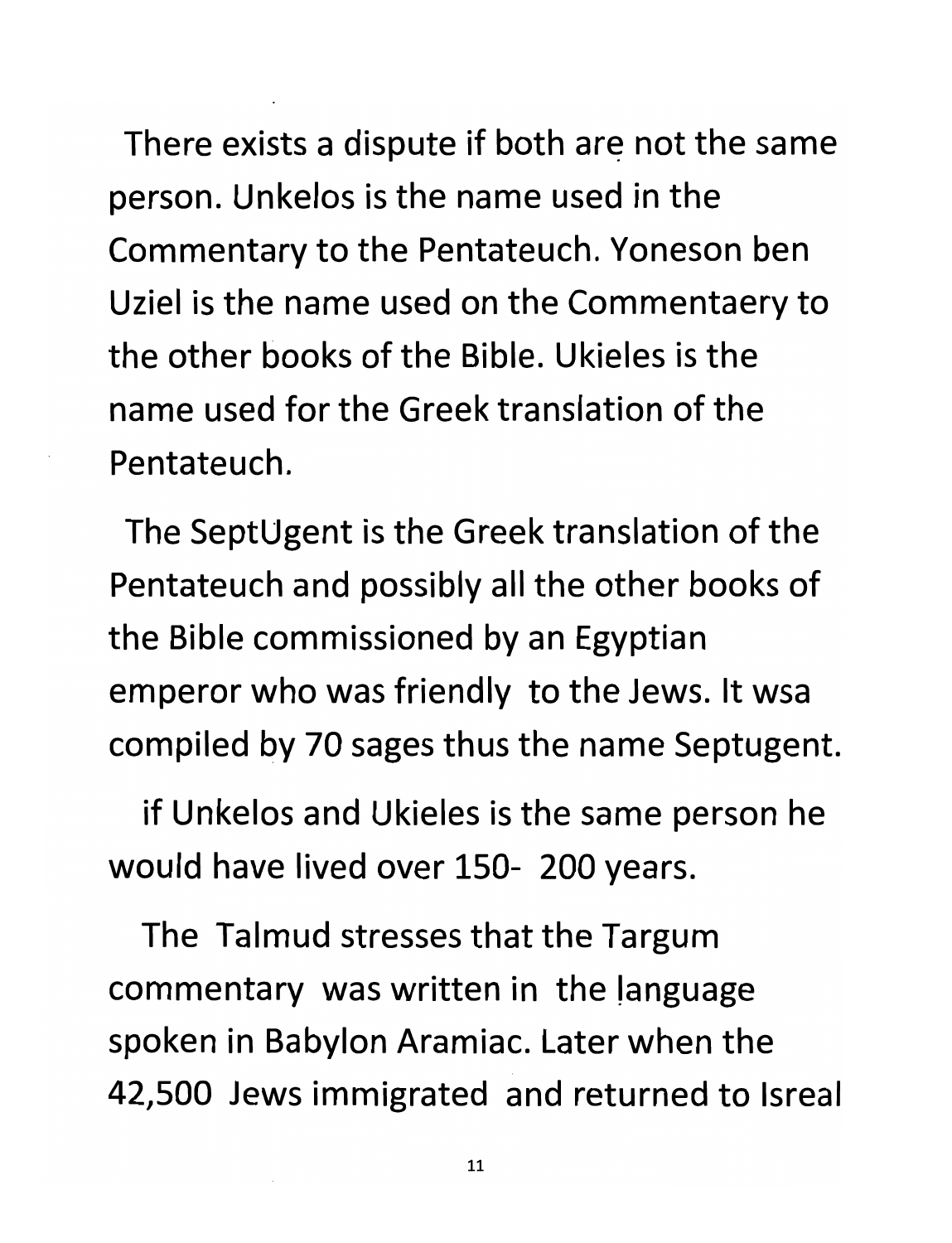*from Babylon under Ezra and Nechemia they adopted Aramaic as the standard tongue spoken by every one.*

*TK Babylonial and Jerusalem Talmud stress that the Torah given at Sinai was given in 70 languages. However Hebrew and Aramiac are favored. The script of ancient Hebrew [ NOW Phoenician] as well as the script used today in Hebrew were also given at Sinai. Most important all the Commentary of Unkelos and Unkkelos ben Uziel and Commentary Jerusalem all in Aramaic were given at Sinai. However, because they were not studied by most Jews they were forgotten. However the leaders like Ezra remembered all the Commentaries . Ezra in turn related the Commentary to the other Prophets and the members of the Great Assembly. Each in turn related to his students until it was related to Unkelos Yoneson ben*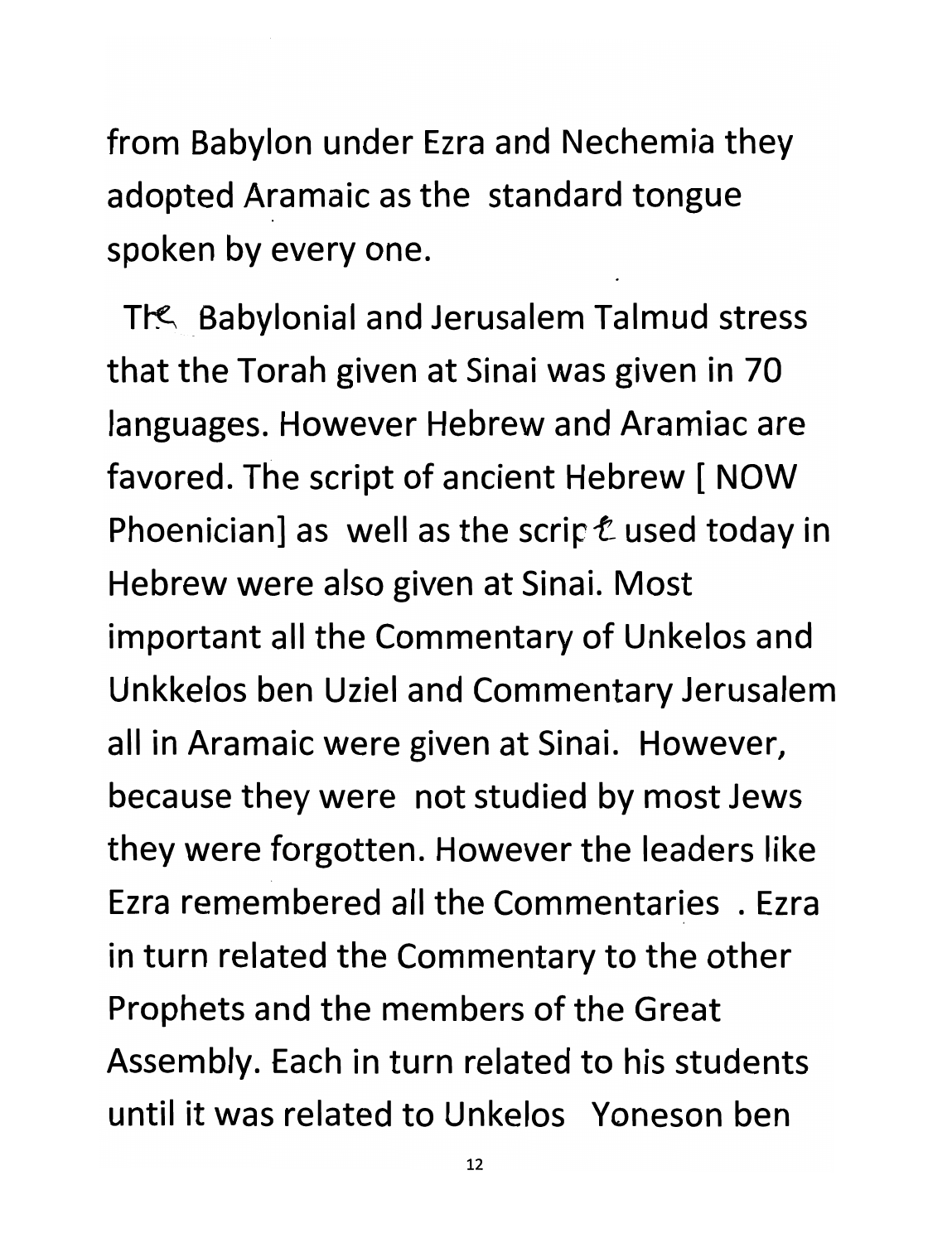*uziel and Ukieles. These later men wrote the Commentaries down. Some authorities claim that the Tanaim Rav Yehoshua and Rav Eliezer dictated word for word the Commenatries. Others claim that Unkelos and Yoneson ben Uziel and Akilas first recorded the Commentaries but the sages later edited them.*

*For centuries it was mandated that one study every week the portion of the Pentatuech two times and study the Commentary of Unkelos or Yoneson ben Uziel.*

*The upshot to this discussion is that the Commentaries are authoritative. However because of the passage of time and old manuscripts got worn out or lost the replacements have many scribal errors of omissions or commissions since many scribes did not understand Aramaic. Even after the*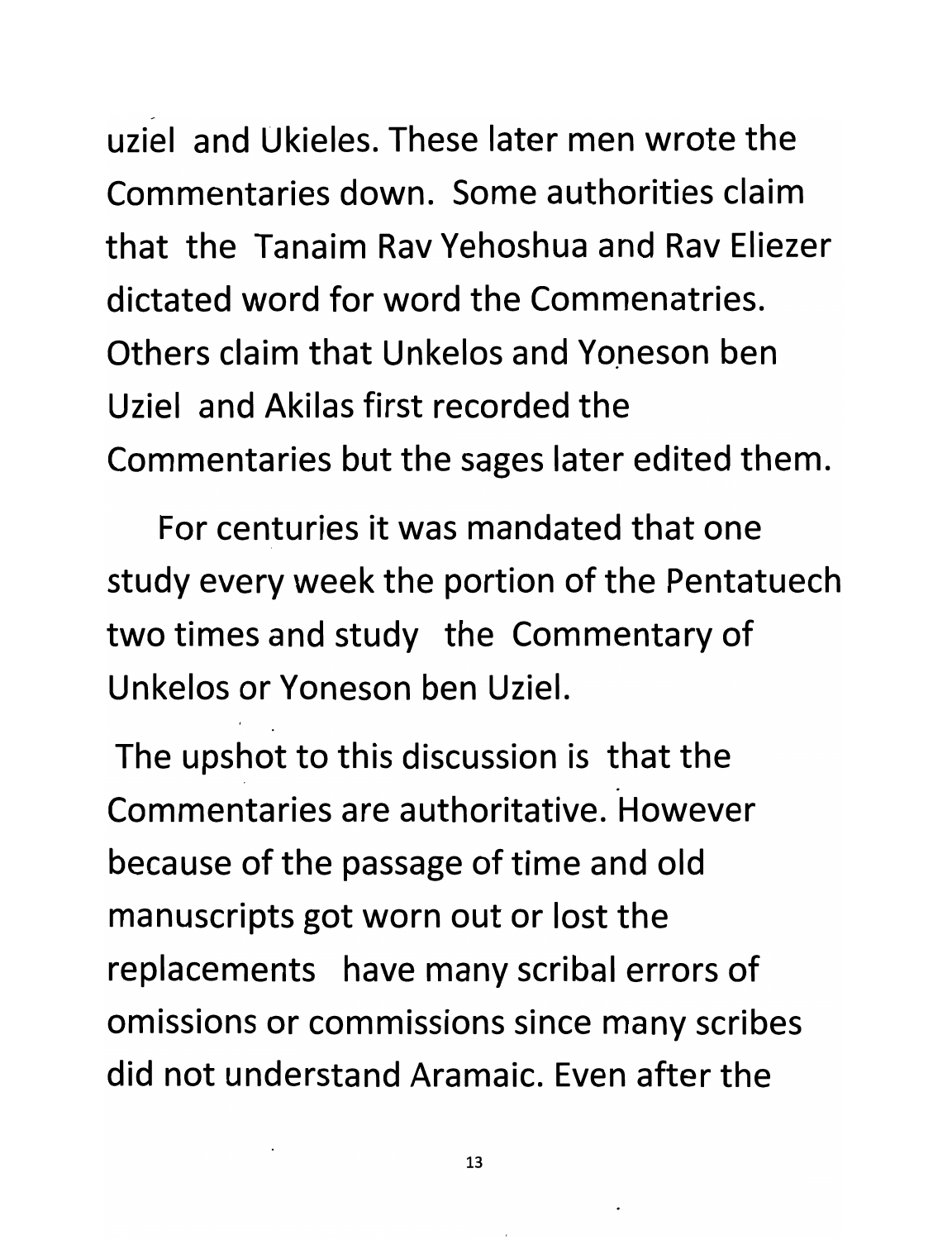## *printing press was introduced in Italy in the 1500s there exist many versions that differ from each other. Consequently no Jewsh law in*

*practice can be adduced from the Commentaries. One is mandated to follow the Shulcah Aruch Code of Jewish Law and Responsa to decide issues of Jewish Law. The same analysis applies to all other Commentators on The Bible and even ALL THE BOOKS OF THE Bible including the Penateuch as well as the Talmud itself. What we have today isthe consensus of the majority of the greatest Rabbis Orthodox as to the authenticity of any part of all these books. Achrei rabim lehatos. It is the will of God that we follow the majority opinions in all areas of Jewish jurisprudence. Even if God would testify Himself that He said and meant some thing else, it is the Will of God that Jewish*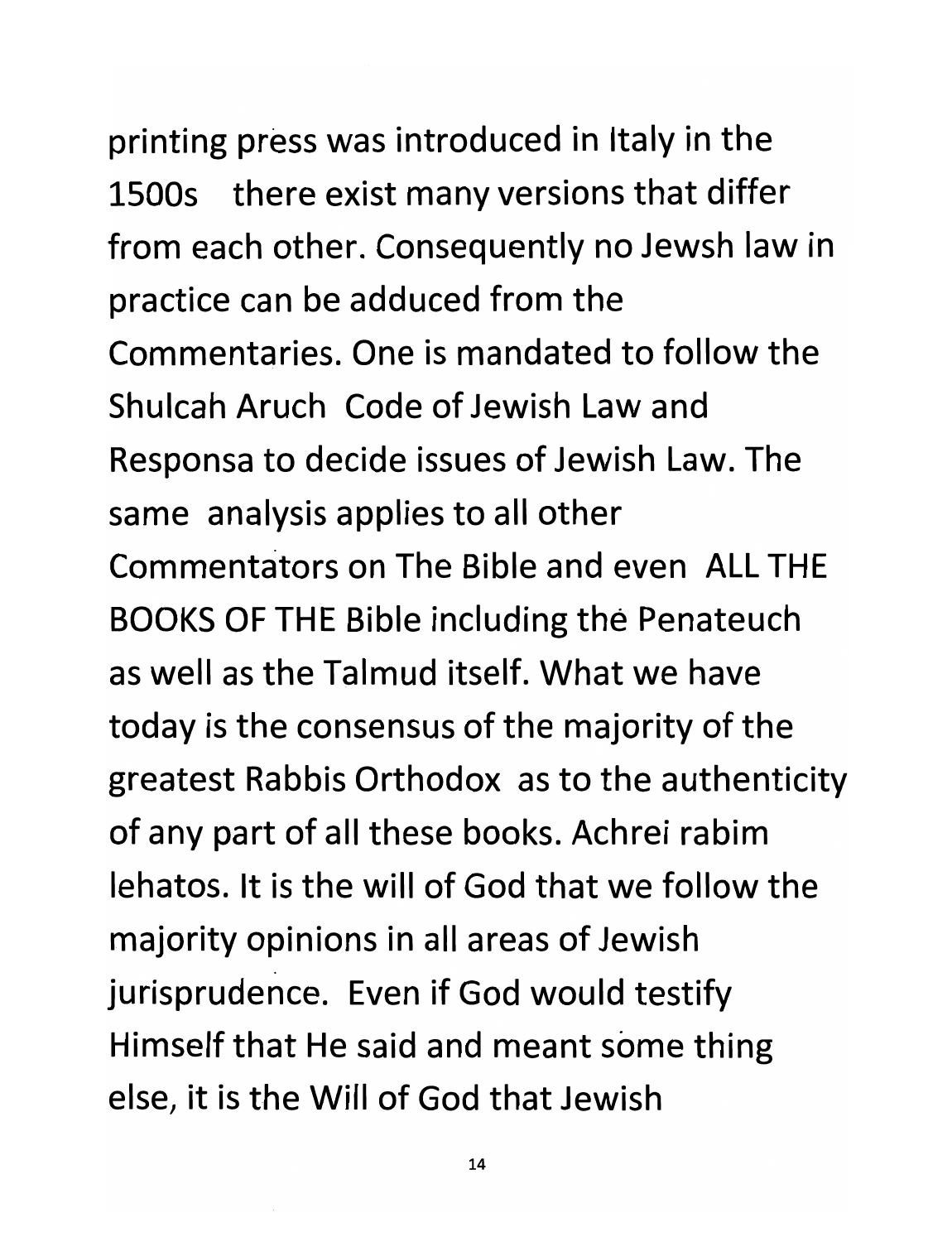jurisprudence follow the decision of the majority. Torah is not in heaven . No one even a true prophet has the authority based on his prophesy to change Jewsh law. Jewsh law is decided by men,not prophets not even if God would intervene and declare that He negates a rabbinical decision decided by the majority we are mandated to follow the rabbis not even God himself. The Majority can very well change in a different judicial conference, Men can change their minds. What is the minority opinion in one generation may become the majority opinion in an other generation or conference. See Talmud Jerusalem Payo page 2a.

That is why all other Monotheistic religions who claim that they represent a new vision from God can not be accepted, even if what they say is true. For the Torah is not in heaven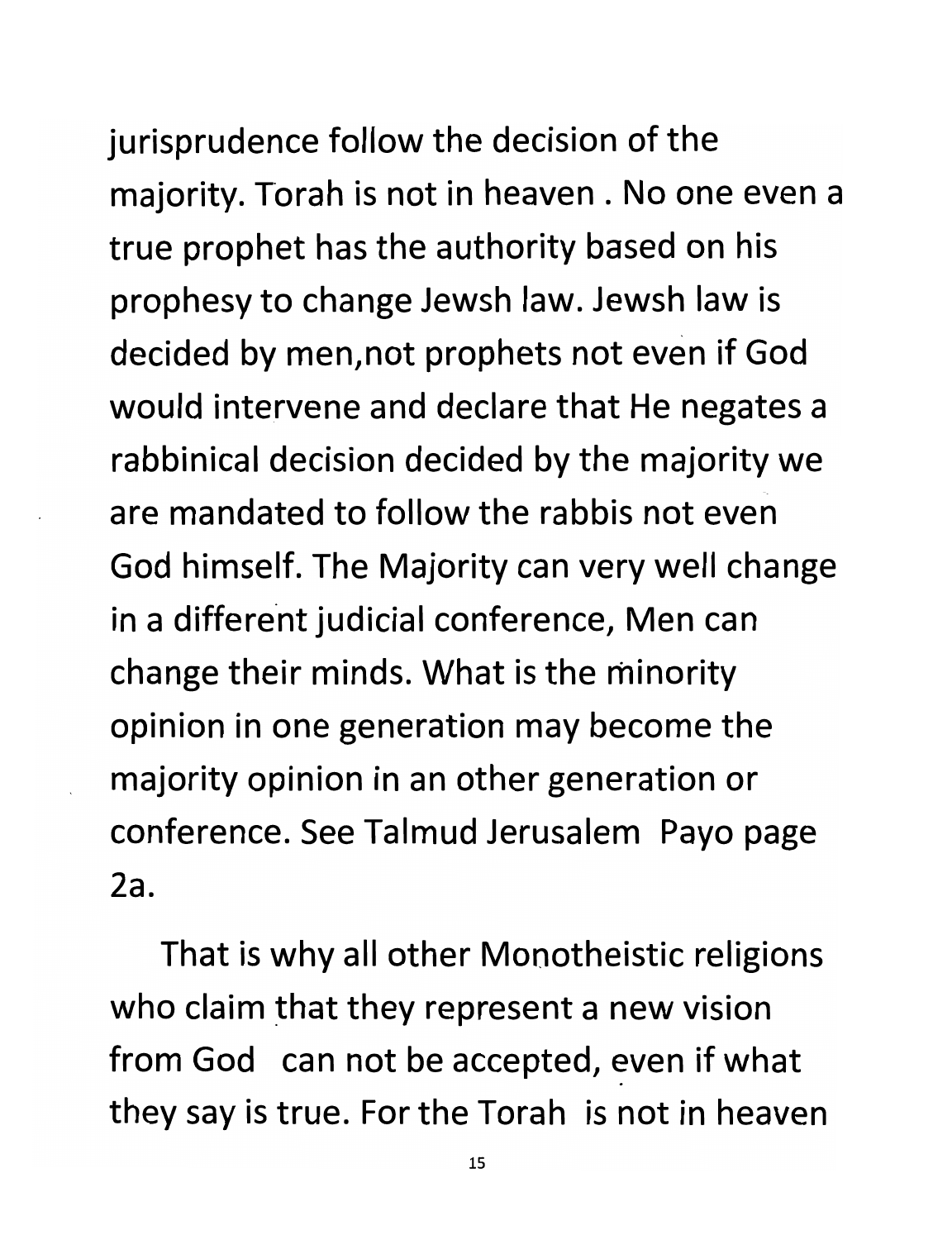*but is promulgated by the majority opinions of Orthodox knowledgeable rabbis who study and practice the Torah for a minimum of 40 years.*

*ONLY ONE WHO HAS STUDIED AND PRACTICES JEWISH LAW FOR OVER 40 YEARS can decide Jewish law*

*In the merit of this Torah discussion may it be the Will of the Almighty to sends a speedy recovery and enhance the health of the infant Ruchama Liba Yaafe daughter of Naomi Rina among the other ill persons in Israel and all over the world.*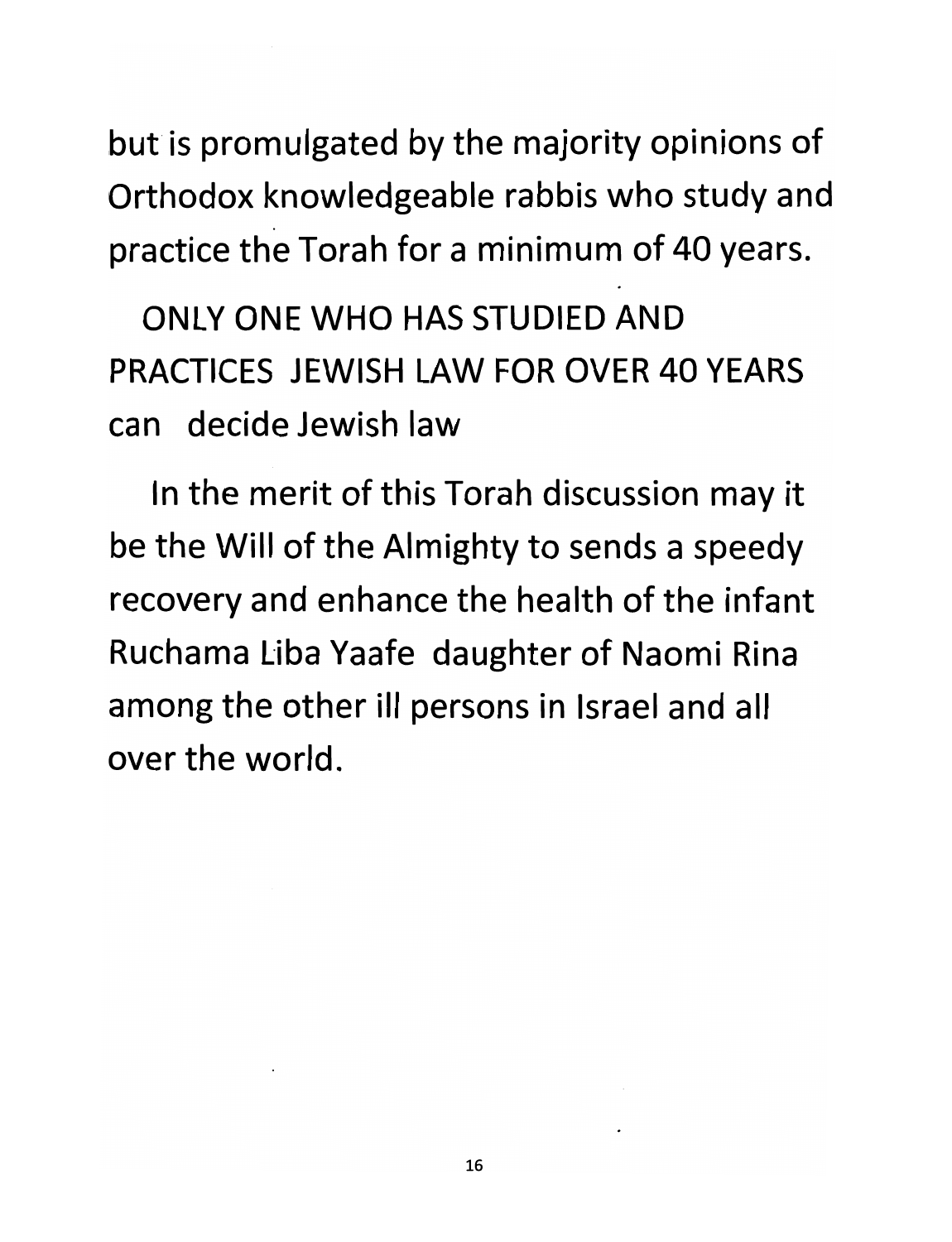My Hebrew name Moses is Moshe . My Spanish name is Mosses.

4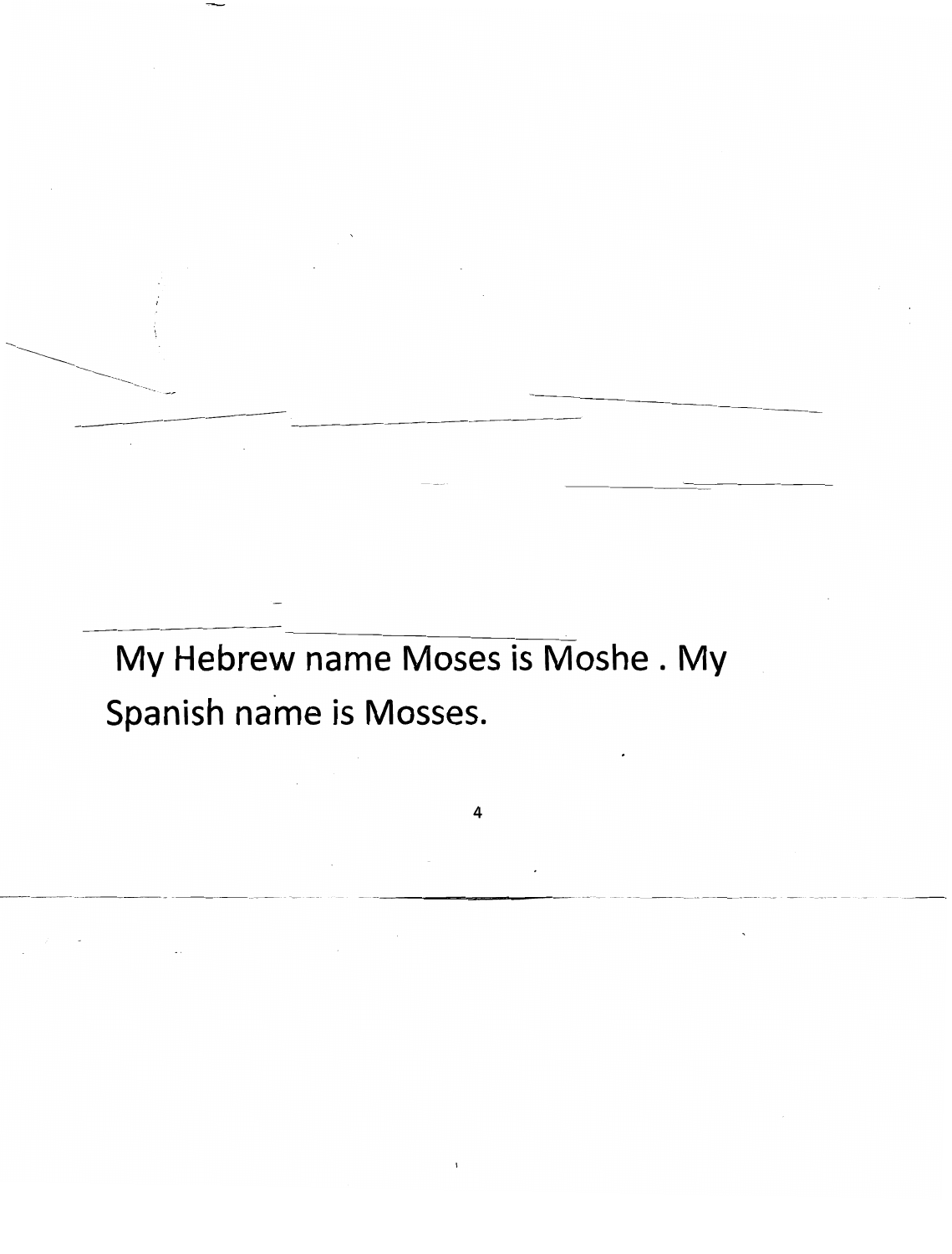*The Egyptian equivalent is Ra'mzes.*

*Mesopotamia is the cradle of civilization and the home of all Semitic languages - Hebrew Egyptian Syrian Arabic .*

*These Semitic tongues -have many words whose meanings are similar but whose letters are pronounced differently.*

*The Egyptian Pharaoh at the time of the Exodus was named Ramoszes.*

*Ramoszes is split into two parts.*

*[1] "Ra" translates the "sun god ". The English word Ray is a beam of the sun.*

*[2] "moszes" translates "pulled from the water" in Hebrew and the "water goddess Oszes"in Egyptian. The Egyptians worshipped the Nile.*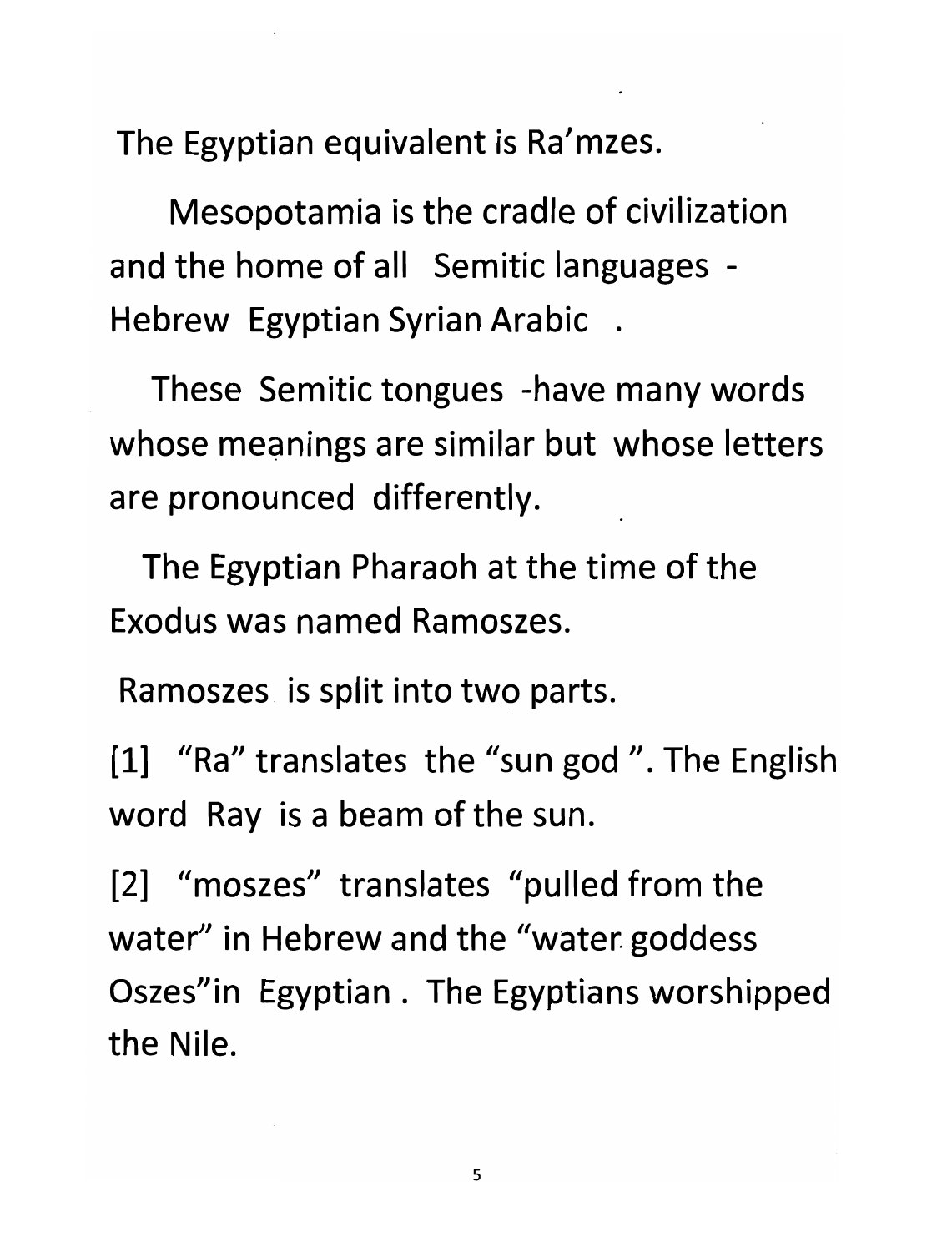*The Pharaoh was believed to be the bodily incarnation of the sun god Ra and the water goddess Oszes or Asisz or Osis.*

*Thus the name Ra moszis or RaOsis . Osis or Asis in Hebrew means woman . The "m " in the th name Ra "m " oszes represents the 13 letter in the Hebrew Semitic alphabet. The number 13 has great religious significance.*

*It represents the transition of a boy to man hood and becoming obliged to all religious rites. It is called confirmation or Bar Mitzvah Bar means male Girls become obliged at age 12. Girls mature earlier. A girl's confirmation is called Bat Mitzvah. Bat is female.*

*The Semitic letter that denotes a Girl's confirmation is the letter " n".*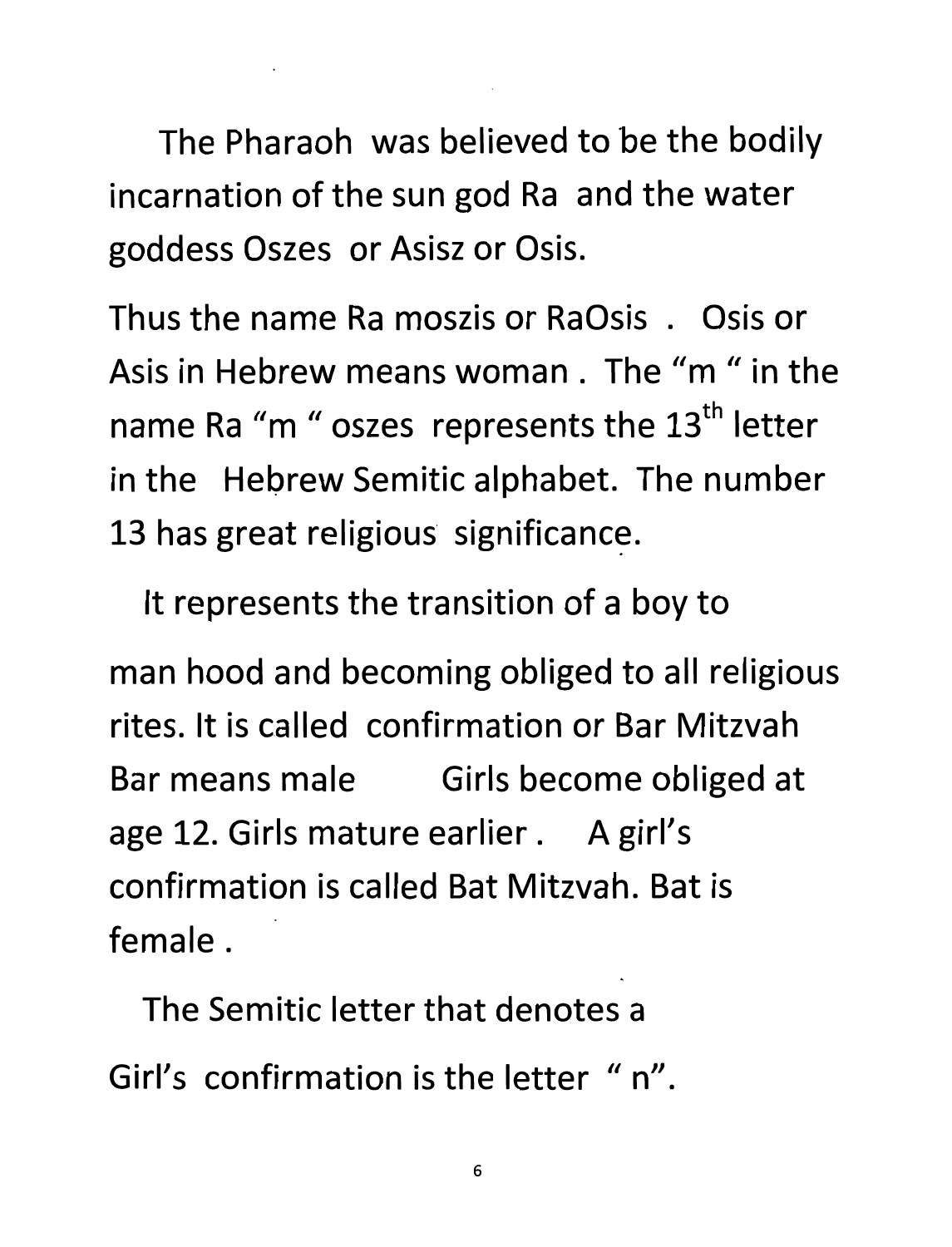*The Latin and later English alphabet adopted the order m and then n.*

*From all the letters on the Hebrew Semitic alphabet m is called mem mm .*

*n is called nun nn .*

*Both the letters m and n are doubled down to emphasize their significance in the Hebrew Semitic Social calendar and culture.*

*In Egyptian mythology Asis or Osis is the mother of the sun and the moon. Osis is the creator and mother of the Nile. She is the goddess of the Nile.*

*Osis is the original Maddona cradelling her baby Horus. There exists to this day in Rome underground caves dating back to Roman times called catacombs that have paintings on*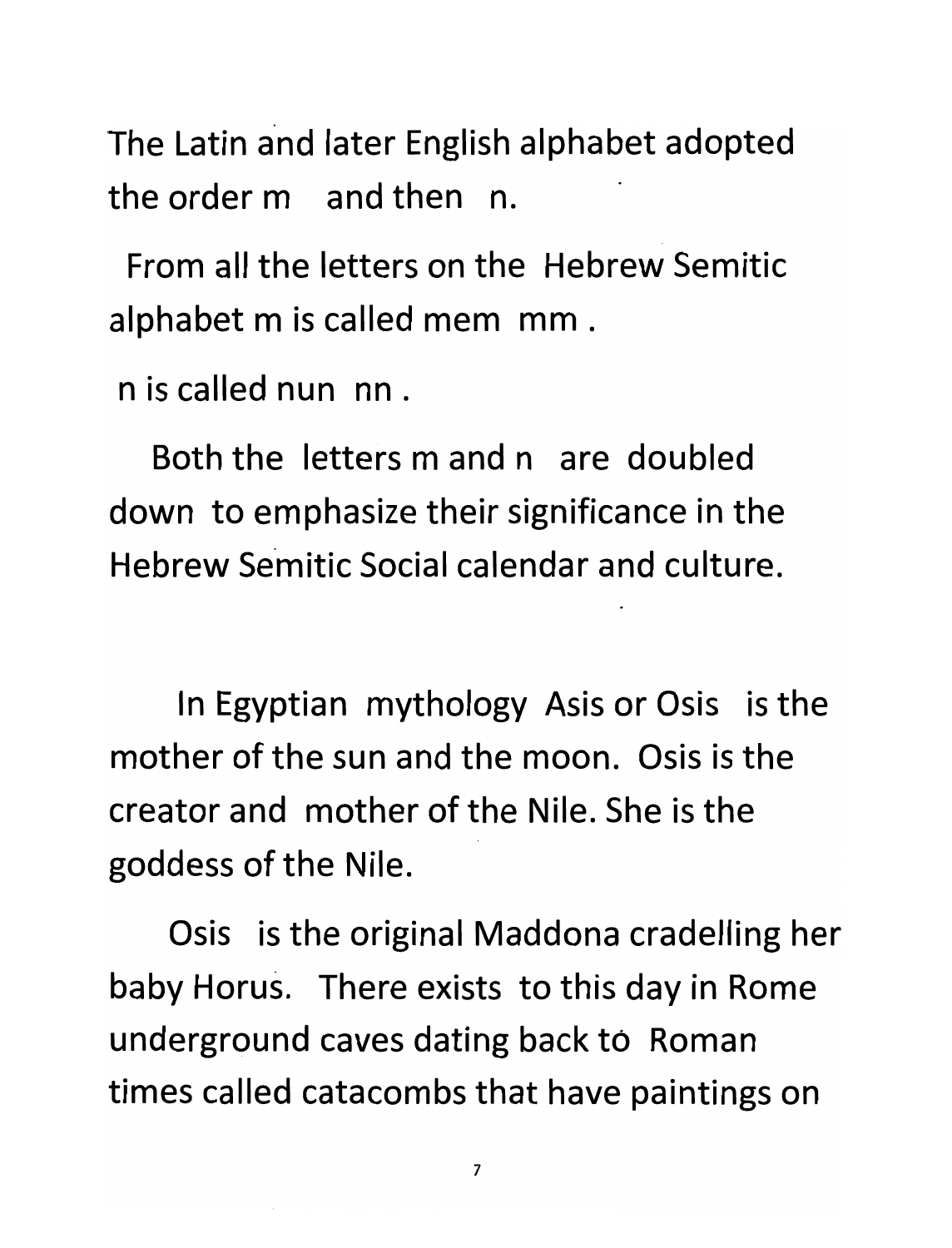*the walls of Osis cradelling Horus. She bore Horus from another Egyptian god.*

*When Pharaoh's daughter discovered the tiny ark with baby Moses in it 3500 years ago in the water bushes of the Nile she was sure that the sun god Ra and the water goddess Oszes or Osis had presented her with a baby from heaven.*

*She correctly presumed that this baby from heaven was the son of a Hebrew woman fearing the edict of Pharaoh that all male babies be killed hid the baby in the bushes of the Nile praying that her son as a foundling be spared. Now days unwanted babies are left in front of a church. They are called foundlings.*

*However she fell in love with the infant and rationalized that this baby was a gift from Osis the goddesss of the Nile. She adopted this*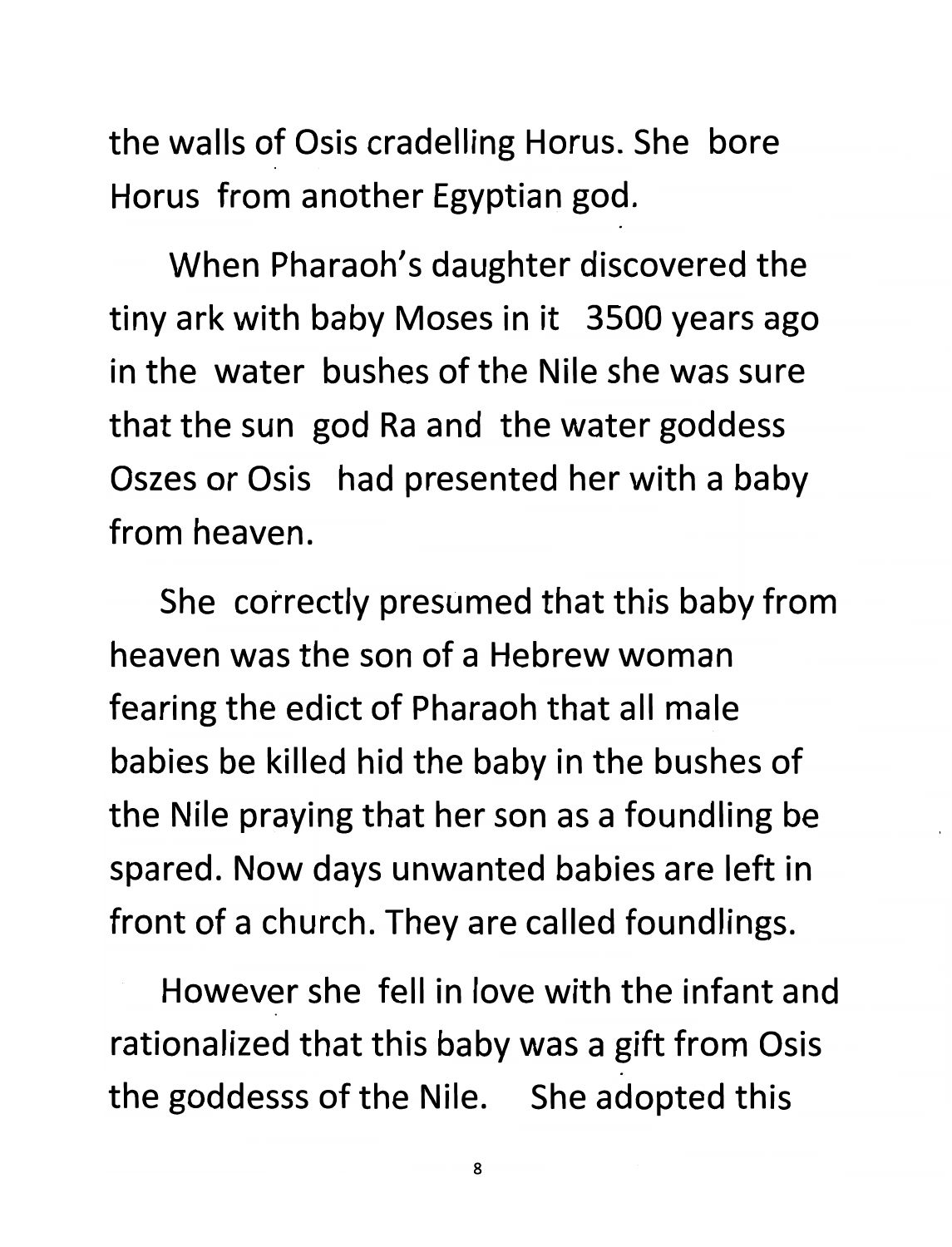*baby and convinced her father the Pharaoh to keep it and raise it in the royal court.*

*According to Jewish tradition*

*Commentary of Yoneson be Uziel on Bible Exodus 1:15 Pharaoh was warned by his magician astrologists that a Jewish Messiah would be born who would free the Hebrew slaves . He therefore made an edict that all male Jewish male babies be killed.*

*However, Pharaoh loved his daughter more than the paranoia he adopted from the warning of his magician astrologists . When she begged cried and pleaded to adopt the baby she discovered, he could not say no. Pharaoh's daughter argued that Moszes was a living doll. She did not want the dumb dolls that the Egyptian doll makers created for her. Pharaoh was not stupid. He realized that this was a*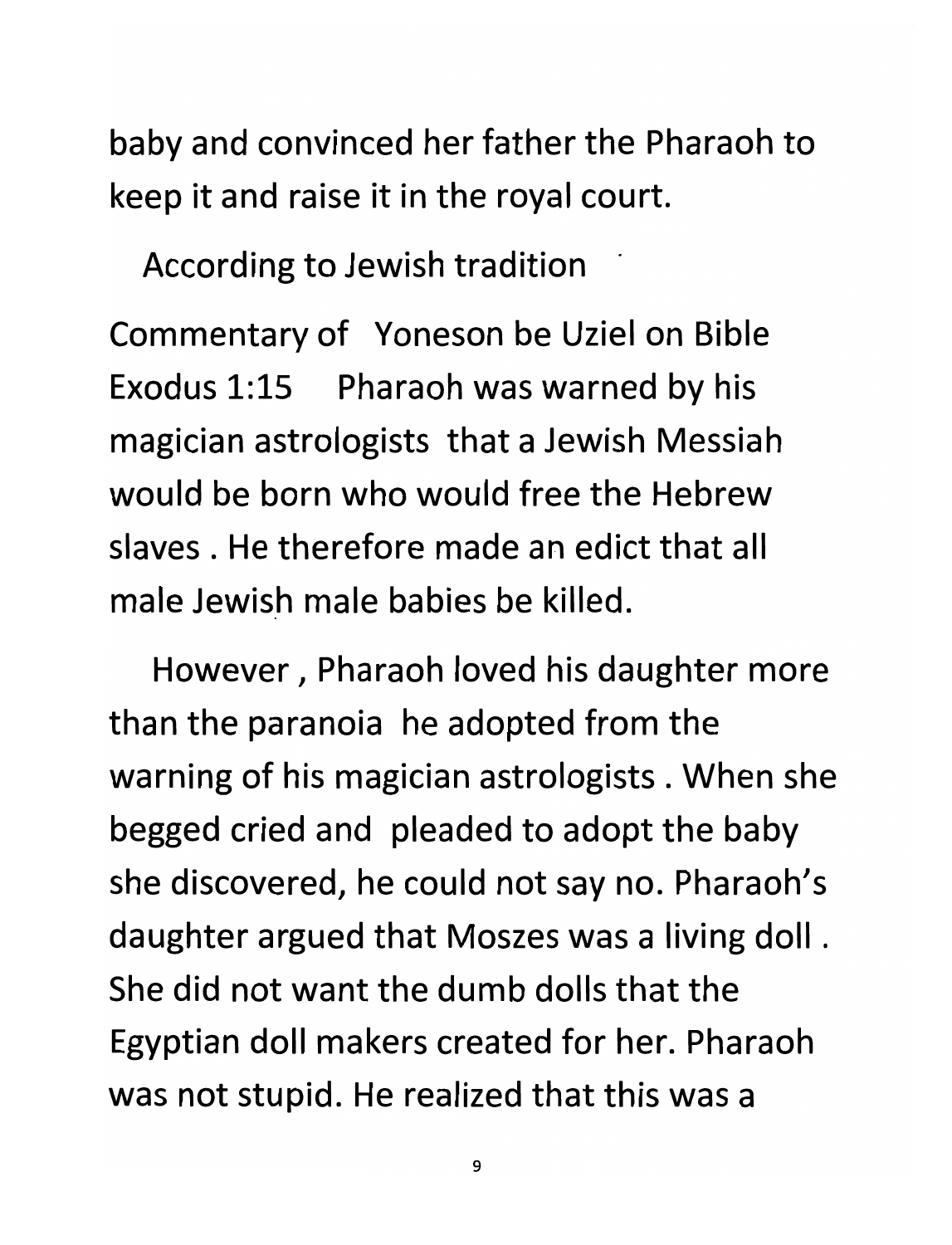Jewish foundling. However when his daughter begged and cried that she would never forgive him if he denied her request he caved. However, his magicians warned him that he was housing a snake that would ultimately free the Hebrews. This argument was supported when little Moszes sitting on the lap of Pharaoh grabbed his crown and placed it on his own head.

The daughter of Pharaoh interrupted the Magicians and pleaded that little Moszes was only a child totally ignorant of the symbolic significance of grabbing the crown from Pharaoh and placing it on his own head. The magicians proposed a test to test the intelligence of Moszes . They proposed that two plates be placed in front of Moszes. One plate shiny jewels, another plate - a plate of burning shiny red coals . If he was indeed smart and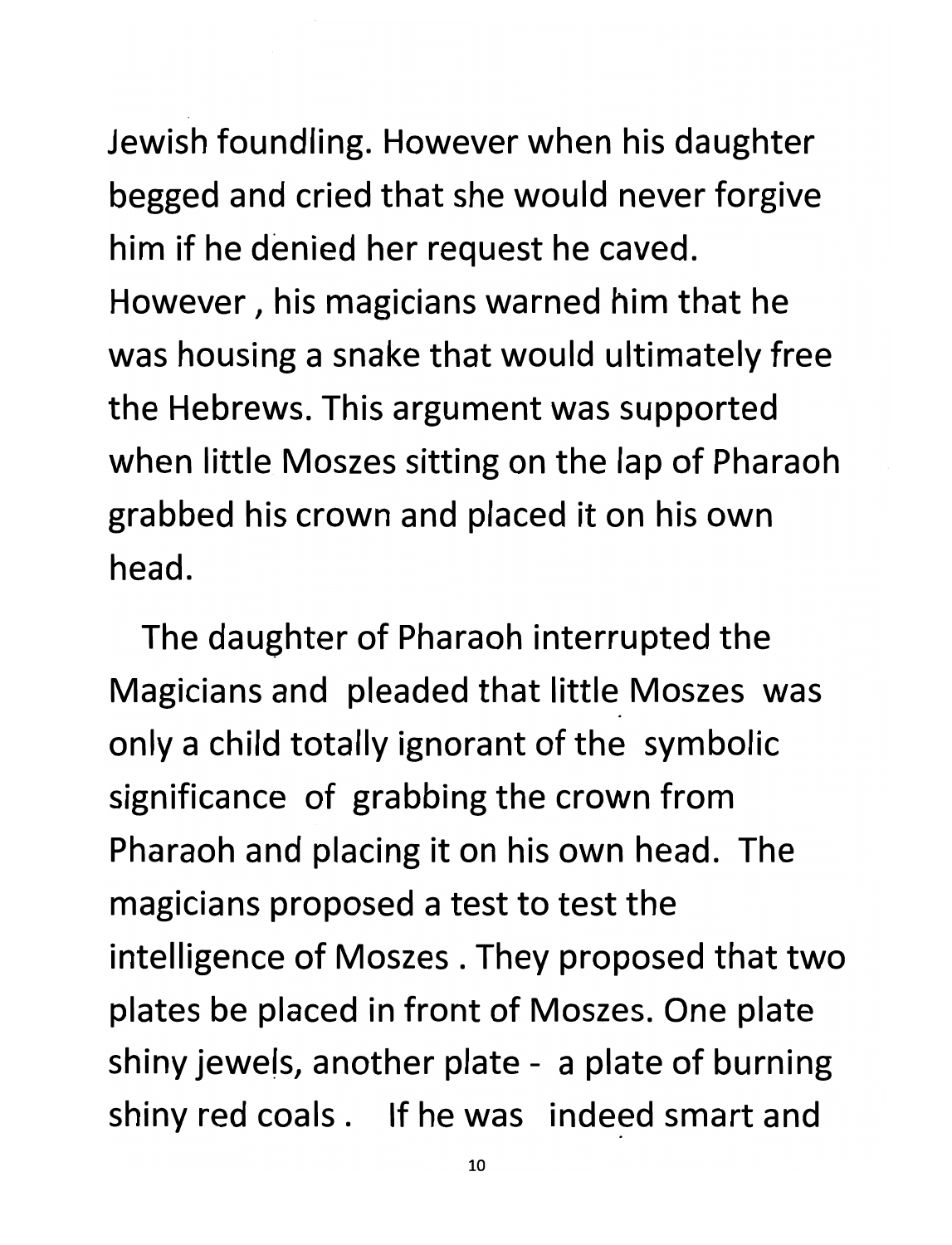*knew what he was doing he would also grab the shiny red jewels and avoid the coals. Both plates were placed in front of baby Moszes.*

*Baby Mozses was no fool. He placed his fingers in front of the plate with the jewels, however, an Angel came and diverted his hand to the other plate. Moszes screamed in agony, and placed his hand to his tongue. He burned histongue and ever after stammered . That is why in the Bible beginning of the book of Exodus, Moses refuses God's mission to plead before Pharaoh because he stammers. However, Moszes' life is saved. This story is recorded from Sefer Yuchen an ancient book that fills in those stories omitted in the Bible. Like wise, the Bible in Exodus records that when Moses finds an Egyptian who strikes a Jewish slave, Moses kills the Egyptian. When Pharaoh hears this news he condemns Moses*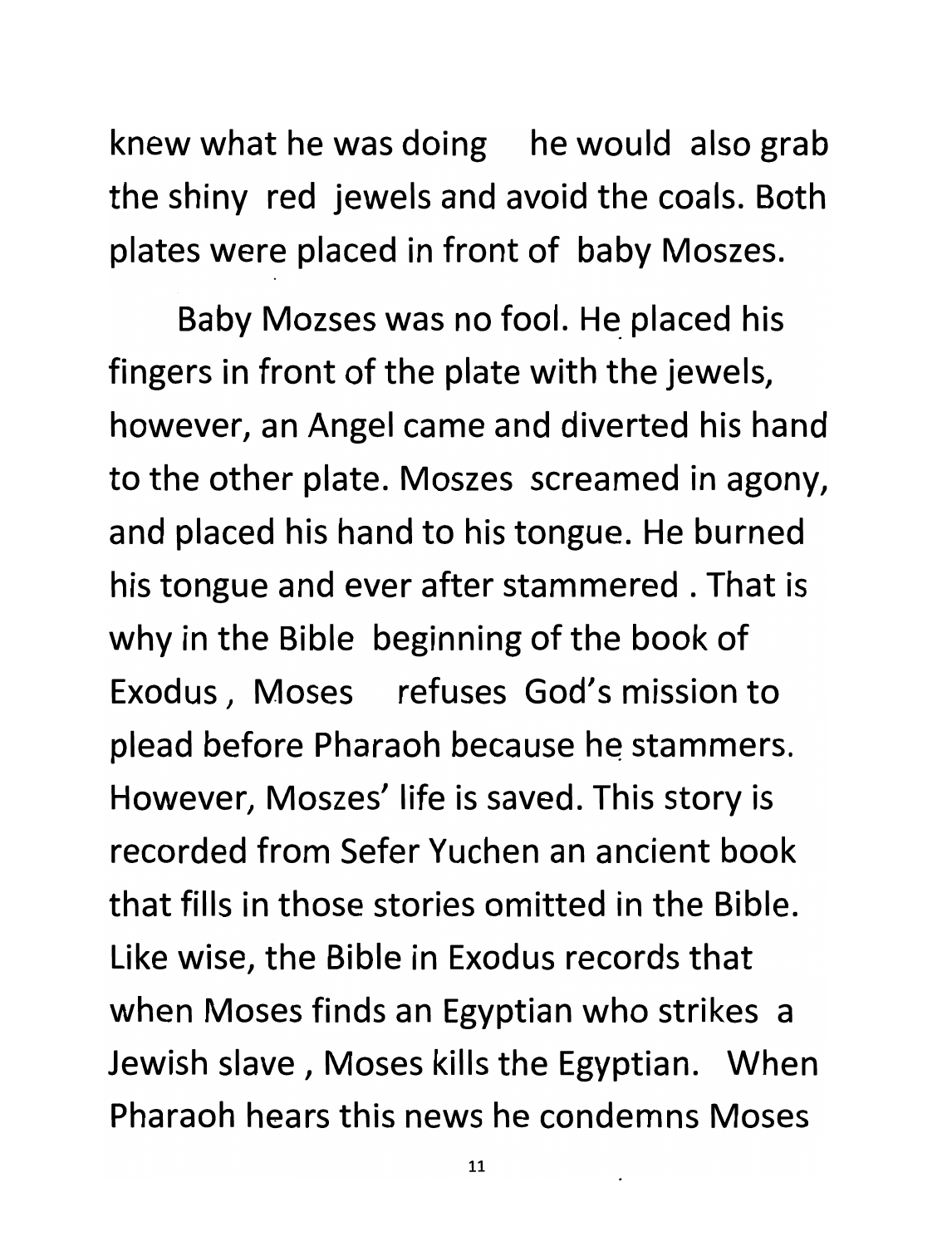*to be decapitated. When the executioner raises the sword to chop off the head of Moes, an Angel interrupts and Moses is freed. Moses escapes. He flees to a neighborhood country that is hostile to Egypt. He finds refuge and fame. He becomes king in that country. After many years he wanders in the dessert and meets the daughters of Yithro. He is invited to their home and eventually marries one of the daughters Tziporoh. The rest is history in the Bible. All this comes from Sefer Yuchsin .*

*Getting back to the daughter of Pharaoh. She was his premadonna.*

*He agreed to his daughter's pleas and let her adopt the baby She named the baby Moszes. She dropped the Ra prefix to Moszes since her*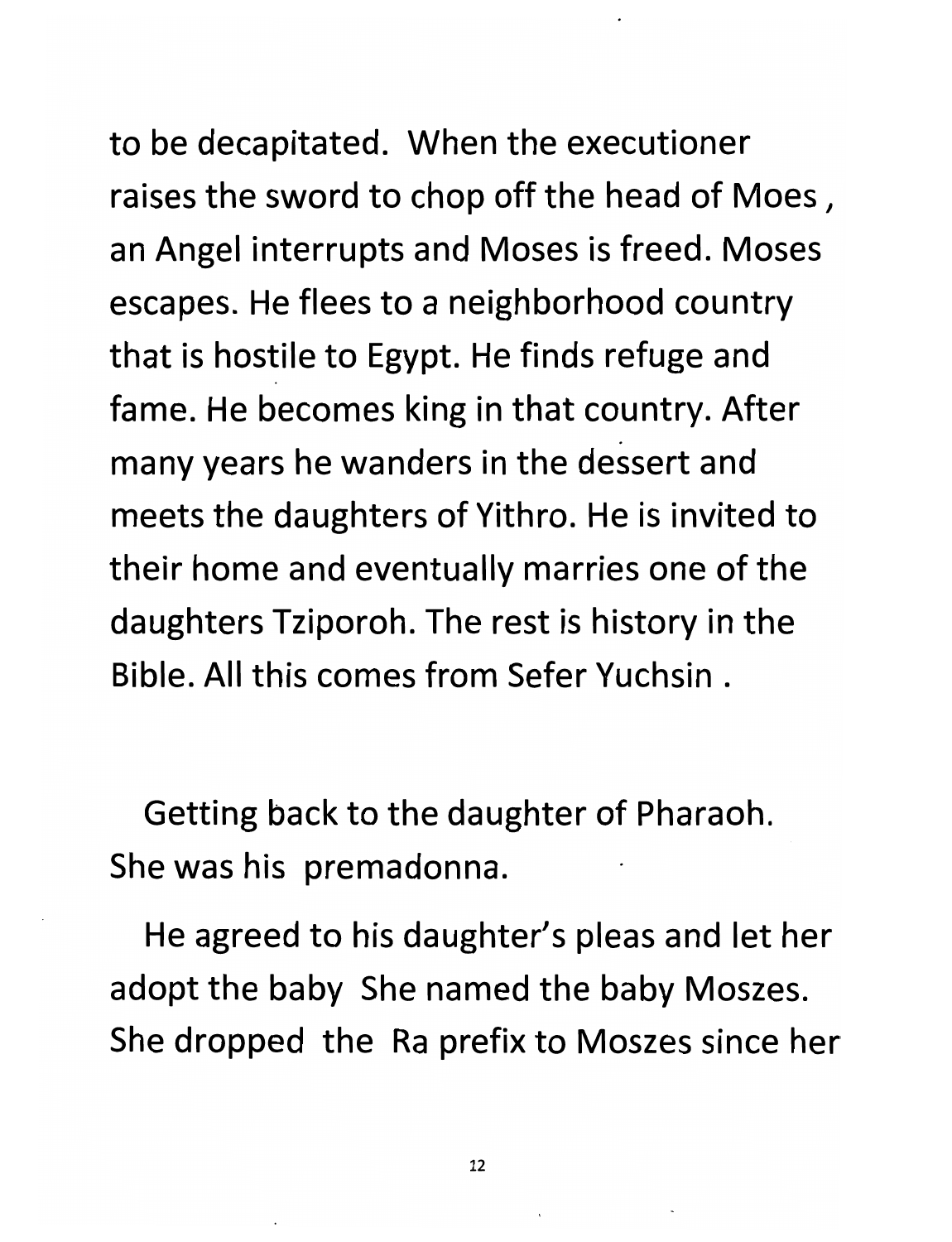*father had that Ra prefix to his name [1] Ra[2] mszes-. Ramszes.*

*She was smart enough to remove any sign that Moszes would be a rival to her father Ramszes.*

*The Bible in Exodus 2:6-10 after relating the story how Moses was saved does not say any thing else about Pharaoh's daughter.*

*However, Ezra 500 [BCE] who wrote the Bible book Chronicles 1:4:18 relates that Pharaoh's daughter married a Hebrew by the name of Mered. This Mered is identified as also married to Mirriam the sister of Moses. Mered is also called Colev ben Yefunah. Thus according to this narrative Pharaoh's daughter once meeting Mirriam at the edge of the Nile established an intimate relationship with Mirriam. They became as sisters. Pharaoh's*